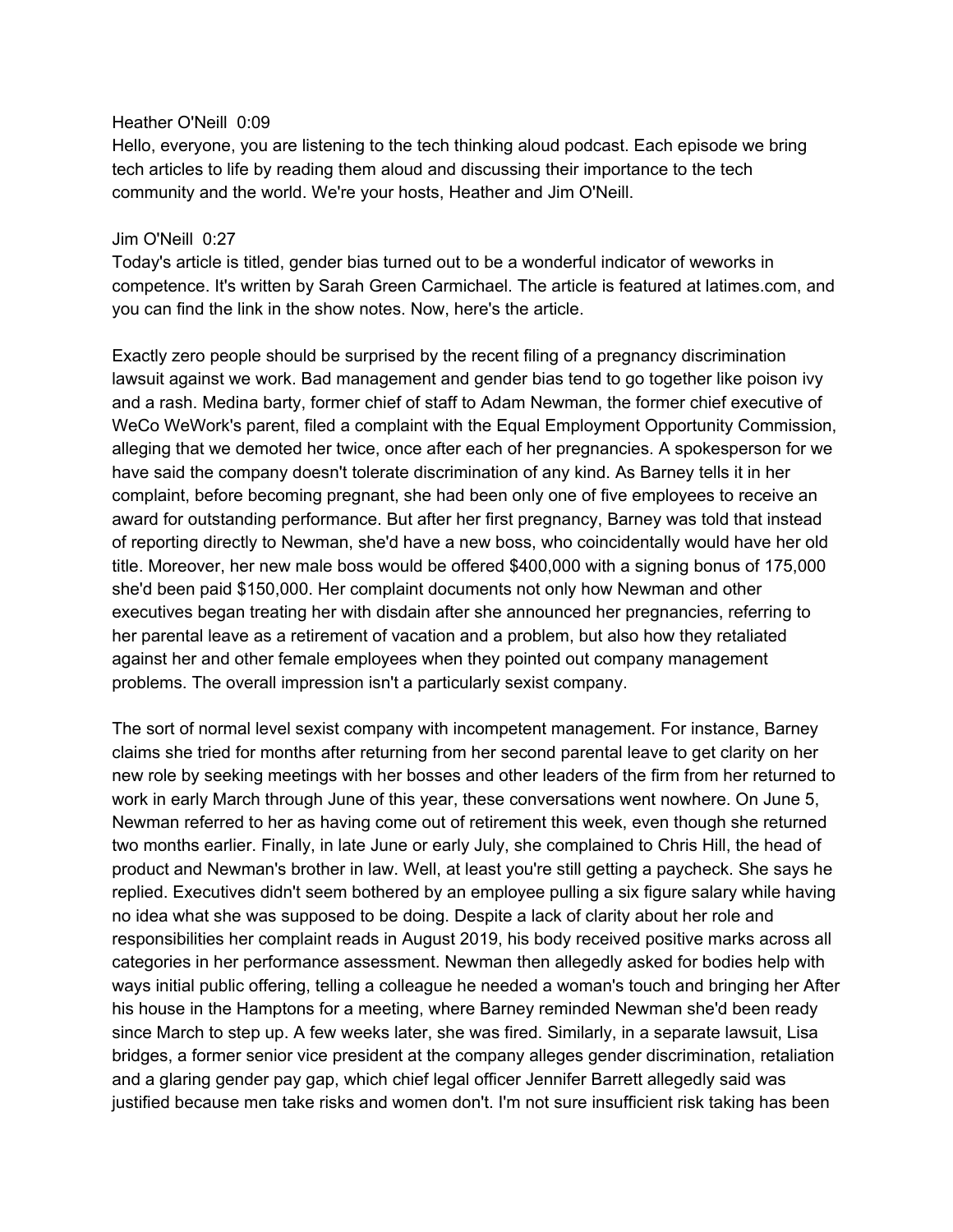always problem. But nonetheless, shortly after bridges raised these concerns she was put on leave and subsequently fired.

A third executive Ruby Anya has alleged she was sexually assaulted on two different occasions at company events and fired after reporting this assault to human resources. We has denied and is claims of assault, and said she was terminated because of poor performance. The overall picture of these lawsuits conjure shows not only frat house antics on company time, but also managerial ninja popery employees run around like headless chickens while bosses bury their heads in the sand. It's birdbrain there are no telltale signs of a well managed company employees with clear rules and goals. Teams aligned around agreed upon targets managers who regularly meet with employees. Sure, good management is rarer than it should be. But it exists and it's not rocket science. It also has an impact on the bottom line. Harvard Business School Professor rafail, Assa Dune and her colleagues have studied more than 12,000 companies and found that organizations that do the basic boring work of managing, documenting processes setting clear goals retaining employees tracking key performance indicators score significantly higher on productivity, profitability and growth and stick around longer. In related work, the researchers have estimated that dobut important management practices could account for about a quarter of productivity gaps between countries. startup founders like to say that they're moving too fast for this bureaucratic stuff that it would slow their growth. In fact, the opposite is true. startups that adopt formal management structures are the ones that end up scaling successfully. The ones that don't collapse under the weight of their own chaos. Because you know what they're really time consuming in competence, a team of people who don't know what they're supposed to be doing, led by managers who can't remember who's in the office isn't headed towards success. Rather than move fast and break things. How about moving methodically and not making so many dumb mistakes. Companies that are good at managing tend to be not only more profitable, but also good places for women to work, because companies that are good at managing tend to have fair hiring and promotion practices. So think of sexual harassment, pay gaps and Pregnancy Discrimination as your canaries in the coal mine. If these things can run rampant, then the company is probably missing essential management tools, like maybe a viable business model. This article was written by Sarah green Carmichael and editor with Bloomberg opinion, or work can be found at Bloomberg com. We were lucky enough to have Sarah on the show to talk about the article. So let's get into it.

Hey, everyone. Thanks for joining us to discuss the article that we just heard. I should say up front that you're hearing me talk right now, because Heather's that sick today. But she'll be back next time. And I am very fortunate to be here with Sarah green carmical who wrote this article. Sarah, welcome to the show. And thank you for being here.

Sarah Green Carmichael 6:16 Thank you so much for having me. Absolutely.

Jim O'Neill 6:19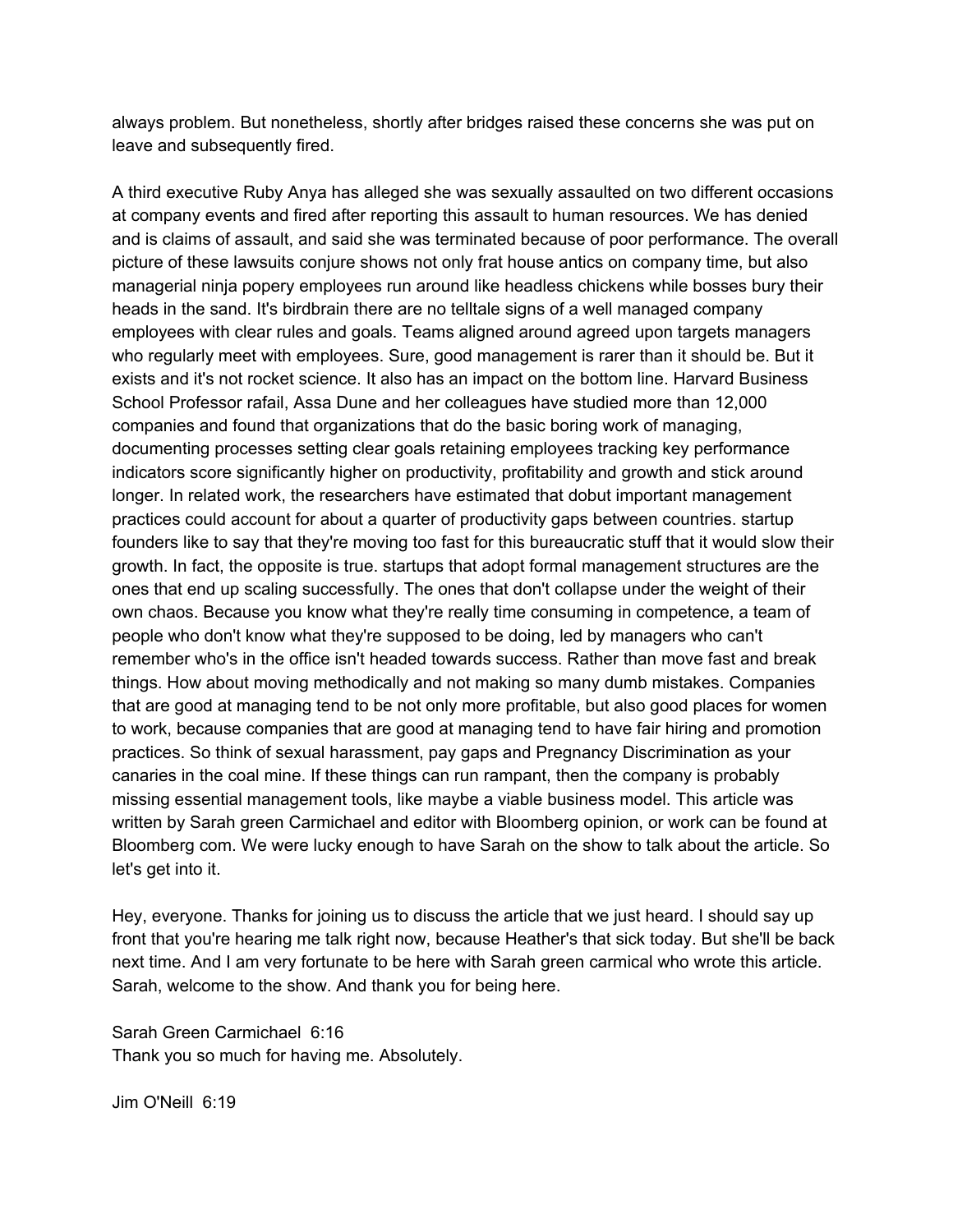Would you mind starting us off by telling us just a little bit about who you are as well as how this article came about?

# Sarah Green Carmichael 6:25

Yes, sure. So I am an editor and a columnist at Bloomberg opinion. And before I joined Bloomberg earlier this year, I also have been an editor at barons and at Harvard Business Review for a long time. And how the article came to be, was just I was sort of like probably a lot of us watching the wework spectacle unfold. And then when the kind of allegations of different kinds of gender discrimination came out I thought, of course of course this company that's such a mess also has this problem. Yeah.

## Jim O'Neill 6:59

Right on and just out of curiosity, how does this article kind of fit into the overall kind of work that you typically do?

# Sarah Green Carmichael 7:07

Yeah, so I have spent much of my career focusing on good management. So when I was at Harvard Business Review, that's all that hvR covers is good management. And so I edited a lot of articles on that. And then I've always personally been interested in gender issues. From a very young age like I, I think I read the feminine mystique for the first time as sort of famous feminist classic when I was 11 years old. So I, for whatever reason, that interest of mine goes way back. And so then this article was kind of a chance to look both at good management and how important it is, and also at some of the gender issues that I've just followed for a long time.

### Jim O'Neill 7:45

Yeah, absolutely. That totally makes sense. So we often discuss sort of essay type articles on this show, it's a little less common that we do sort of breaking news analysis. So that makes me kind of want to just try to catch us up to what's happened in the world with we work since you're onwas published. So let me see if I get this right after this kind of public meltdown, we shelled its plans for an IPO and CEO Adam Newman stepped down. But the company got another infusion of cash from its main financer and it seems to be barreling ahead. Do I have that about right?

### Sarah Green Carmichael 8:18

Yeah, I think those are the broad strokes. And I think what's interesting to see now is, people seem more aware now that we is really just a real estate company that leases office space to people. There's no real kind of fancy technology aspects to it. It's actually a fairly traditional business. So it's interesting to me to see investors kind of looking at it with a more realistic lens now that that kind of, I don't know, glamour that had been sort of obscuring their vision has fallen away.

Jim O'Neill 8:49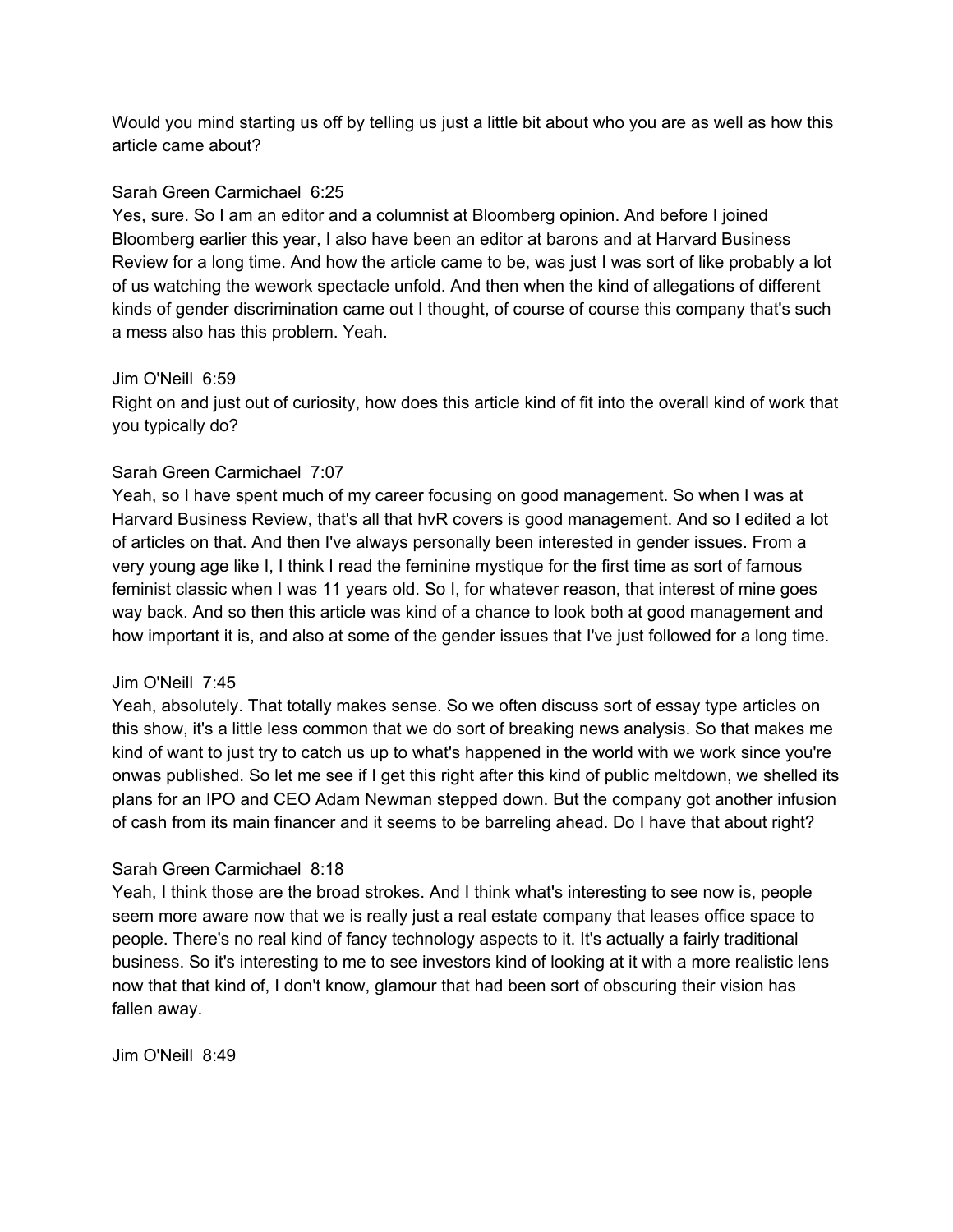Yeah. Have you kept following any of the threads from the article that you wrote and sort of do you foresee any meaningful changes for we work out after this in terms of the culture treating women,

### Sarah Green Carmichael 9:02

I would hope so I mean, I think, you know, it's funny because while that article specifically uses we as a peg, this is a, an issue, you've probably seen it a lot of other companies, and will, unfortunately probably keep seeing other companies. You know, I think back to a few hours ago, Uber was in the news for sexual harassment allegations and gender discrimination allegations. And Uber is also a company that had a lot of kind of other problems that they were dealing with, and you ended up seeing their CEO leave and a new co written. So I think that kind of my point, when I say gender bias can be a canary in the coal mine is if you have a gender problem, no matter what country or sorry, what company you are, you probably have other problems too.

#### Jim O'Neill 9:45

Yeah, absolutely. One thing I wanted to quickly circle back to just in terms of how I asked that question. When we talk about gender bias, we often do frame it in terms of men and women with a sort of default assumption of cisgenderedness. So just to sort of push on that, how do you think that we, in general can kind of reframe these discussions of gender discrimination? So that we make sure that we're including binary and non binary trans people? Um, you know, everybody who is facing this kind of discrimination?

### Sarah Green Carmichael 10:14

That's a really good question. And I think one of the things that's important about this topic is, this is a business issue. It's not an issue of women versus men. Or it, you know, an issue of sort of pitting one side against the other side, when you tackle gender discrimination of any kind, any kind of gender based discrimination, regardless of you know, who is the target of it, you what you're really saying is we need to get better at managing period. Because if you're a good manager who sets fair targets and gives people fair feedback, that is going to affect every single person you manage, regardless of how they identify. So I think bite sort of acknowledging that this is really a management and a business challenge, and not about kind of women versus men, I think that companies can do a lot to advance the problem and also have it an inclusive solution to the problem that doesn't just focus on say, like cisgendered straight women.

#### Jim O'Neill 11:11

Yeah, that makes a lot of sense. And, you know, as you pointed out in the article article, that it's, like, the good management practices, part of this is not exactly the most, you know, like, rocket science part of things. It's not, you know, one of the sort of things it's going to catch everybody's attention. It's just one of those basics that you know, you have to sort of go back to that, this is one of the things that is going to signal Are you know, is your company culture succeeding?

Sarah Green Carmichael 11:37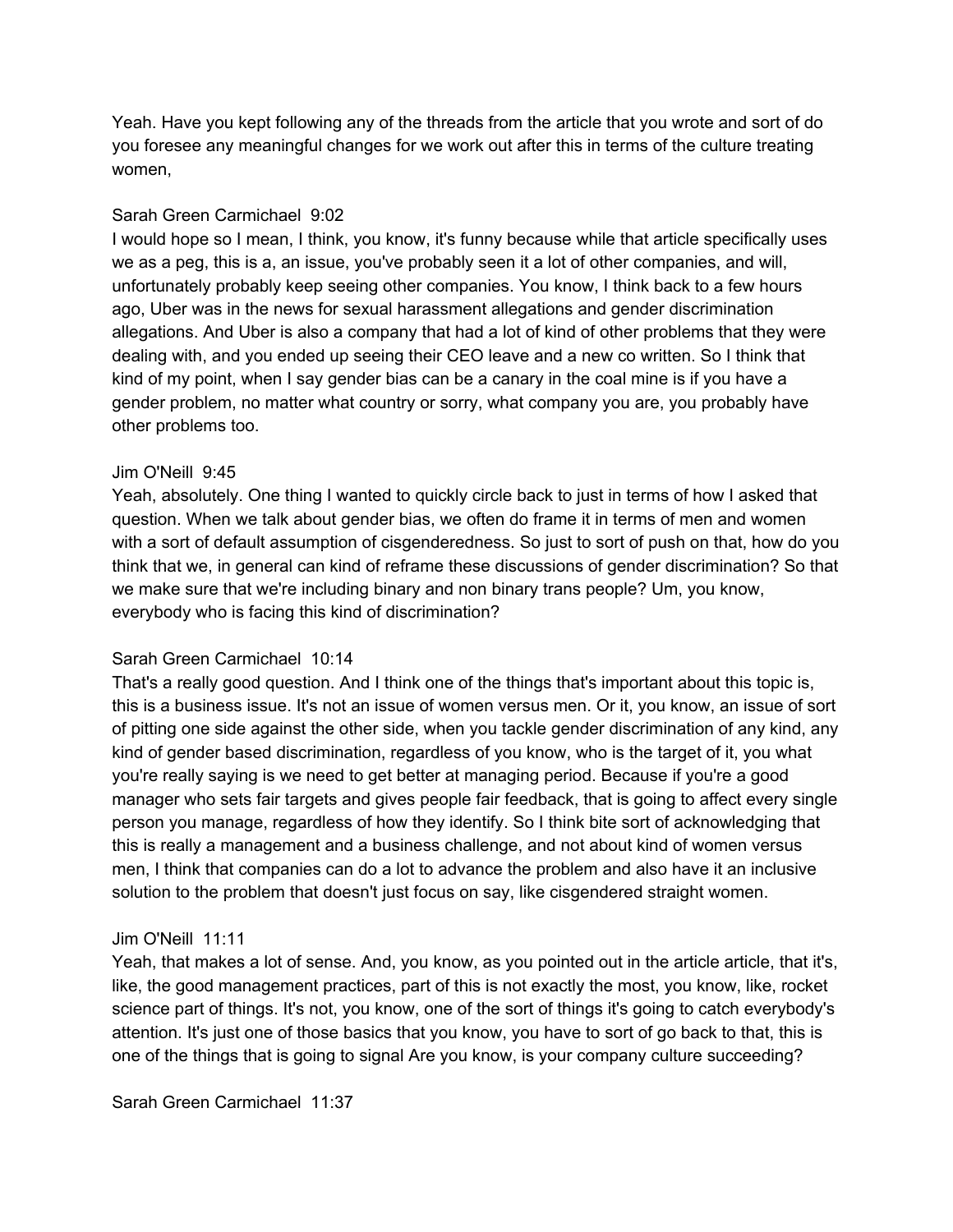## Exactly.

#### Jim O'Neill 11:39

So one other thing in terms of threads from the article you mentioned at one point you know, I'm not sure that insufficient risk taking has been used problem, which that was one of my favorite lines, especially I I sent that to Heather on slack and I was like zing. So I appreciated that. But that was specifically in regards to wees justification for paying men more because they take risks more than women. But, and obviously, I'm not going to be speaking to this from my own personal experience. But the the sort of the research bears out that taking risks as a woman tends to be pretty much always a catch 22. And in particular, at the like, when pitching the startup, there's data to show that women tend to be asked about how they will account for every type of risk, and they are actually their their startup is viewed through the lens of that potential risk, whereas men get asked about their potential, and the potential to grow and things like that. And, you know, so this reinforces from the get go, that women are expected to be cautious, whereas men, especially sis men, are encouraged to pursue that risk, you know, for the sake of fulfilling that potential. So I'm curious how have you seen that play out in your research into this article and we specifically but as well as other cases, yeah.

### Sarah Green Carmichael 12:59

So this is a fascinating area of research and has been really heavily studied by different sociologists and psychologists and Business School professors. And one of there's sort of different and sometimes conflicting findings here. So some studies show that when you can keep the playing field level men and women will both take risks at roughly the same level. Other studies have shown maybe that don't have quite the same methodology that men do to tend to take more risks. But then those studies also suggest that sometimes men take dumber risks than women do. So there's a lot of kind of stuff to sort through here. But I think in the workplace, the best evidence that we have suggests that women do tend to be more cautious not because they're innately risk averse, but because they are penalized more heavily for making mistakes. And I think you see that if you sort of look around tech startup land, for example, I have a hard time believing that if Elon Musk were a woman that he would still be running his company like, men get to be bold and crazy and weird and make mistakes and women founders, you know, really don't I think we saw this more recently, the CEO of away who was a female, Steph Curry, has just announced that she's going to be stepping down from her job after relatively small kind of infractions. And I think if she were a man, I think it's very unlikely that she would have been booted out at this at this stage. So I think we can see that that men and women are tend to be treated differently there. And that explains, I think some of women's risk aversion in the workplace is women are expected to be more meticulous, not make so many mistakes and are penalized more harshly when they do make mistakes.

### Jim O'Neill 14:46

Yeah, absolutely. And you know that those consequences are real, you know, like the the idea of not getting to run your company anymore. That certainly is going to put a damper on your ability or your desire to take risks.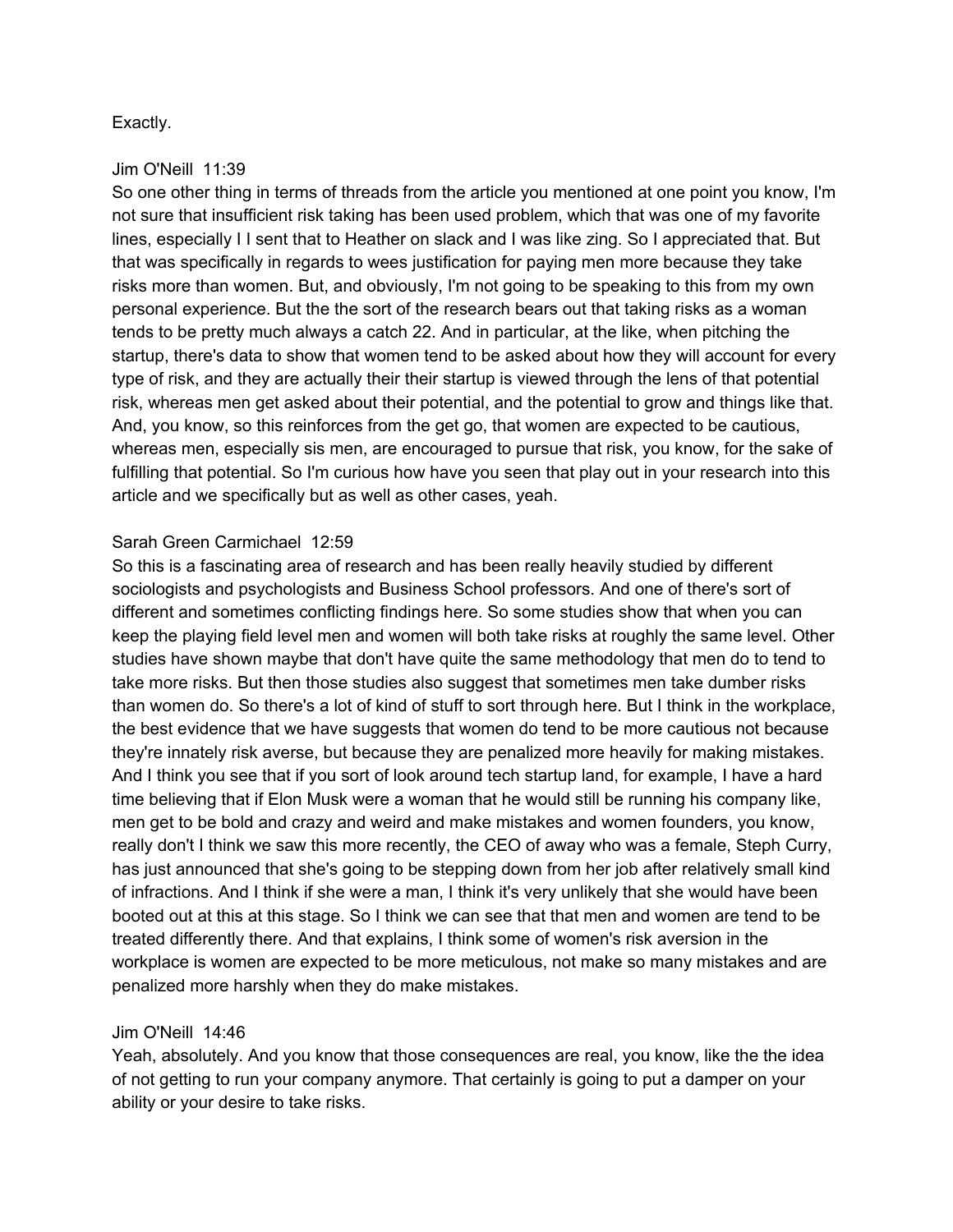## Sarah Green Carmichael 14:59

Totally. And I think to your earlier question. I think when you look at the studies, they've been really fascinating studies on how venture capitalists talk to male founders versus female founders. And the female founders do get asked a ton more questions about Have you accounted for this? Have you accounted for that? how you handle it if this goes wrong, or if that goes around, and men get a lot more questions about upside? So I think it's one of those things where when you look at real not just lab experiments, but real people in real work settings, you can really see that difference play out.

### Jim O'Neill 15:32

Yeah, totally. One of the things that you said a minute ago that I was curious about is, you know, that that some of the studies or just sort of real life anecdotes have shown that when when there's a living sorry, when there's a level playing field, that you know, men and women tend to be able to take the same degree of risk or you know, tend to to act on that degree of risk. Obviously, a level playing field is hard or you know, possibly in possible to find, you know, in reality, but I'm curious what that might look like or if there's, you know, sort of evidence to show that that is something that people are succeeding in providing?

## Sarah Green Carmichael 16:11

Yeah, that's a good question. I mean, I think, well, there's a couple of things I'd like to say about that. First is that that comment came from what is sometimes called the gender similarities hypothesis, which shows that across like, you know, decades of studies into gender differences, men and women are almost exactly the same. So the differences that we're talking about in behavior are really small differences, and can mostly be explained by the fact that men and women tend to be treated differently by other people, right? So when you have a level playing field, and you should see men and women acting, you know, pretty similarly. And so I think some companies have recognized that maybe what they need isn't like another women's networking lunch, but in fact, a different systems that account for things like how can we make our promotion or hiring process more fair, so that everyone is sort of being seen for who they really are and for the talent they possess, and that it will actually allow them to hire better people, people more suited for those roles. So I think that's sort of the next frontier to me is is looking at how we interview, you know, potential job candidates, how we select people for promotion, how we give credit in the office for, you know, different projects, who gets stuck doing the kind of boring projects that don't bring in revenue and who gets the sort of glory work that that does lead to promotions. There's a ton of fascinating research into all of those. And I think the upshot of it is that you can design an organization that is more fair to everyone in the company, and the result is that you end up hiring the best people for each job.

### Jim O'Neill 17:54

Totally. Yeah, no, that makes that makes a lot of sense. Are there sort of bright spots in this realm that you're aware of that, you know, people are companies that we should be looking at for examples.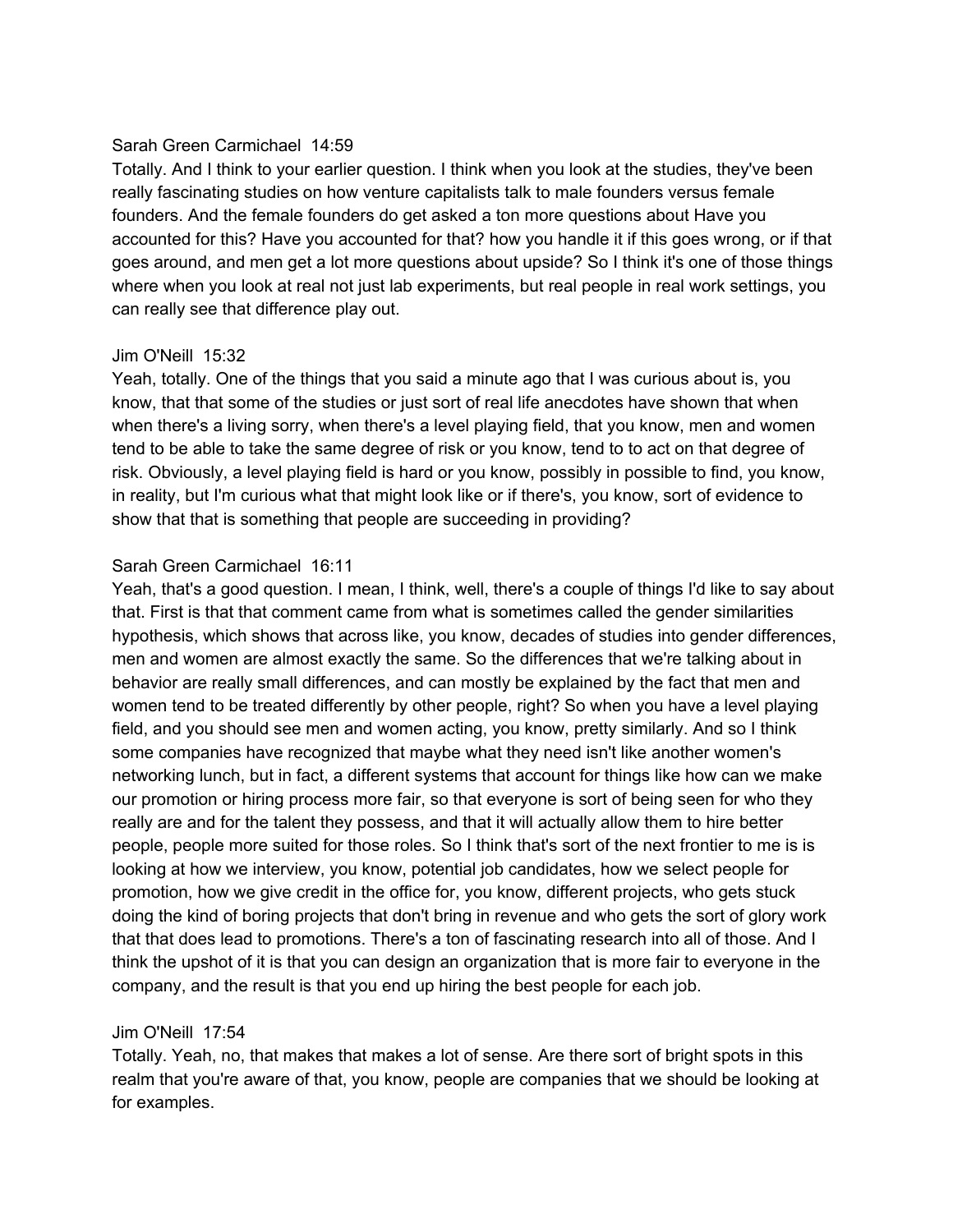## Sarah Green Carmichael 18:06

Well, one example that's just top of mind right now, as we've been seeing more discussion about paid leave paid family leave in the US. One example is just that there are some companies who are offering paid leave to both parents. So it, many companies offer no paid leave at all. But there are some companies that are not only offering paid maternity leave, but are saying, hey, it's parental leave. And regardless of whether you are gay or straight, or the birth parent or an adoptive parent, if you have any baby, this is the amount of time that you get. And I think something like that goes a long way towards establishing that. You know, we can make room in our companies for policies that help everyone equally and they're not sort of about providing special treatment to one category of person. So that's an example where I think a lot of companies have really moved forward in a pretty short amount of time.

### Jim O'Neill 19:02

Yeah, right on. I mean, you know, the kind of stuff that feels like it should be the basics. But, you know, sometimes that's not sometimes it takes a while.

### Sarah Green Carmichael 19:11

Yeah, exactly. And just to give you another example, I think a couple of years ago, you know, Google, for example, used to say, if you want to get a promotion at Google, you have to put yourself forward. Well, it turns out men were putting themselves forward a lot more than women were. So instead of saying, Oh, well, the women just need to change their behavior. They actually thought, well, maybe we should provide like training sessions on like, what's promotable, and like, give more information on like, what it means to put yourself forward and what the criteria are. So that's a kind of another attempt to say, let's actually just rethink this process that's having a differential impact, as opposed to, oh, maybe the women can just try a little harder.

### Jim O'Neill 19:54

Yeah, no, that's, that's a good example. And that's actually a pretty good segue into the thing that I wanted to talk about next. So we, we certainly we would like to see more of that kind of behavior where it's like we're looking at the data, and then we're changing the way that we do things to better accommodate what we think is reality. At the the other end of that spectrum, of course, is this idea, the sort of, you know, philosophy in Silicon Valley of move fast and break things that is sort of a parody of itself at this point. But, you know, the, it seems like there's been a lot of pushback lately. Pretty well deserved on that whole idea and that philosophy, and you even mentioned in your article, how, you know, how about moving methodically and not making so many dumb mistakes, which we loved because you know, this is not a, this is not a philosophy that we particularly adore. We would love to see companies doing more of the methodical, slow moving, work. So I'm curious what would you look for in a company that is in fact, you know, avoiding the break things, philosophy and slowing down and doing the more methodical work.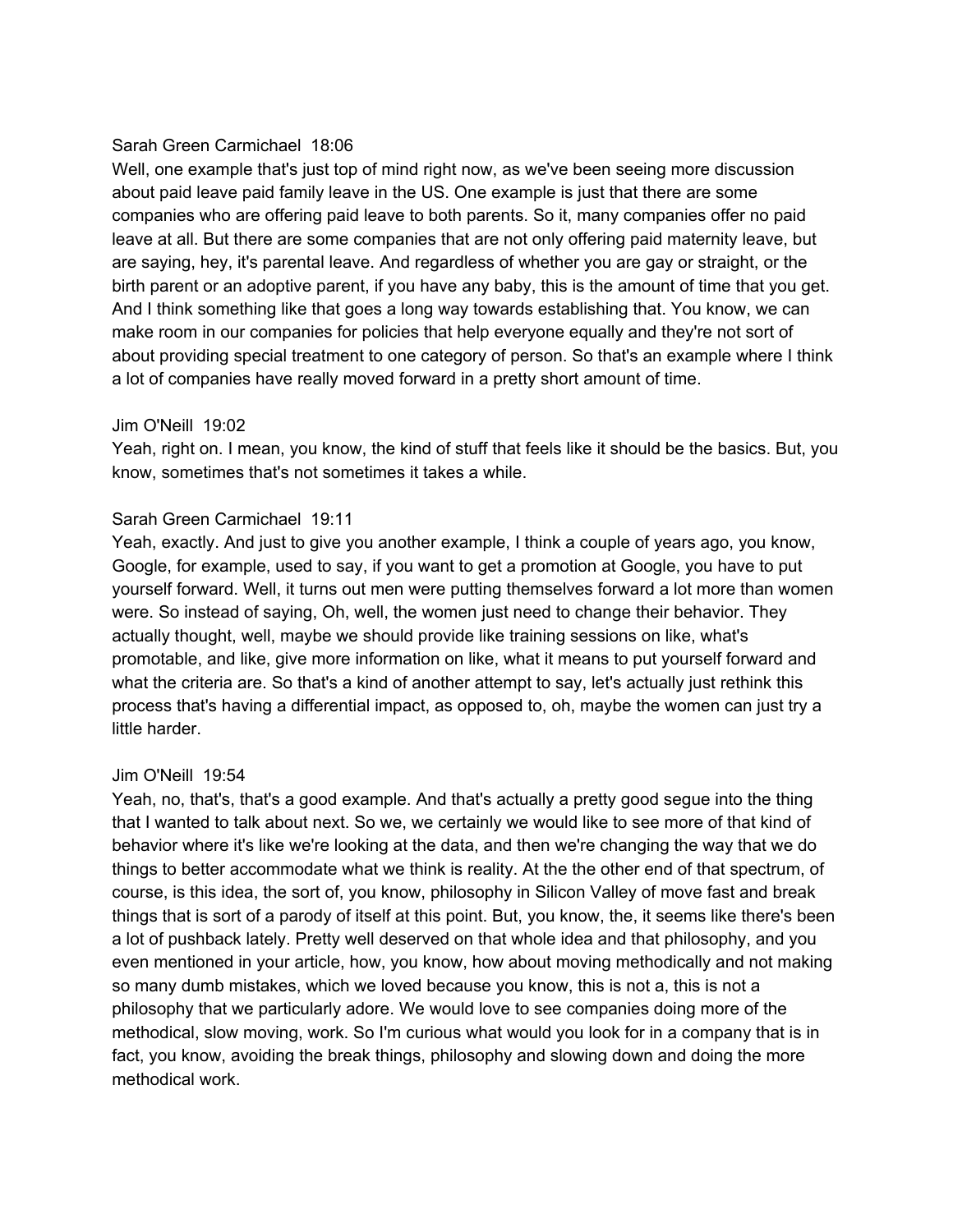#### Sarah Green Carmichael 21:02

Yeah, I would look for, for example, things like how, like our managers checking in regularly with the people who work for them. Do those people have a clearly defined set of goals? Like do they know what success looks like? Do they know who to go to if there's a problem? How quickly are those problems handled? I think when you have just like some of these really basic management things, like here's a really basic, boring example, checklists, and checklists are not sexy. No one gets up in the morning thinking like yeah, checklist. But they've been shown to really help reduce errors in hospitals. And these are like doctors like us. They're not dumb people. You know, they're really smart people, but they're having complex procedures and having a tool like a checklist really helps them. So there's some of these kind of just like unsexy management basics that when companies take time to do them, what actually happens is you end up moving faster, because you're not having to like, stop and go back and redo work that you've already done?

### Jim O'Neill 22:07

Yeah, that makes total sense, you know, the sort of day to day practical level of thing that you can implement. And that sounds like it feeds into, you know, if you if you're in a situation where your company culture is this sort of harmful or toxic, you know, let's move fast and break things. Let's, you know, just sort of go for it and pick up the pieces later. You know, it sounds like there are some concrete things that you can start to recommend or, you know, look for the company to know to try and change that culture.

### Sarah Green Carmichael 22:43

Right. I mean, I have a friend who works in a tech company and I don't want to identify too many details because I don't want her to get in trouble. But, you know, when she complained to me about work, it's stuff like, you know, I have another new boss, you know, my second new boss this year. Or, you know, my third new boss in the last 18 months, my every project I'm working on is totally changed again, you know, and it takes time to figure out how to handle a new boss or how to handle a new project. And by the time she's sort of figuring it out, it's like, oh, we're pivoting again. And I think the company thinks of it as being kind of adaptive and pivoting and, you know, experimenting. And to her, it just feels like chaos. And I have to say, you know, the sort of lack of ability to fix a point in the distance and move methodically towards that point, seems to result in a lot of wasted effort. So I think to the to the extent that you can make a strategic decision and say, This is what we're going to work on, these are the milestones of how we'll get there and keep moving forward. You will get there much faster than if you're kind of running around in circles in a frenzy.

### Jim O'Neill 23:51

Yeah, absolutely. And as, as consultants who are sort of in the digital product space, a lot of the time there's definitely something that we've certainly observed on our end with some of the folks that we've worked with. There's another interesting side to this coin, when it comes to sort of the company culture and philosophy, in particular with people management, which is that anti discrimination efforts and efforts to include more people and diversify to, you know, to build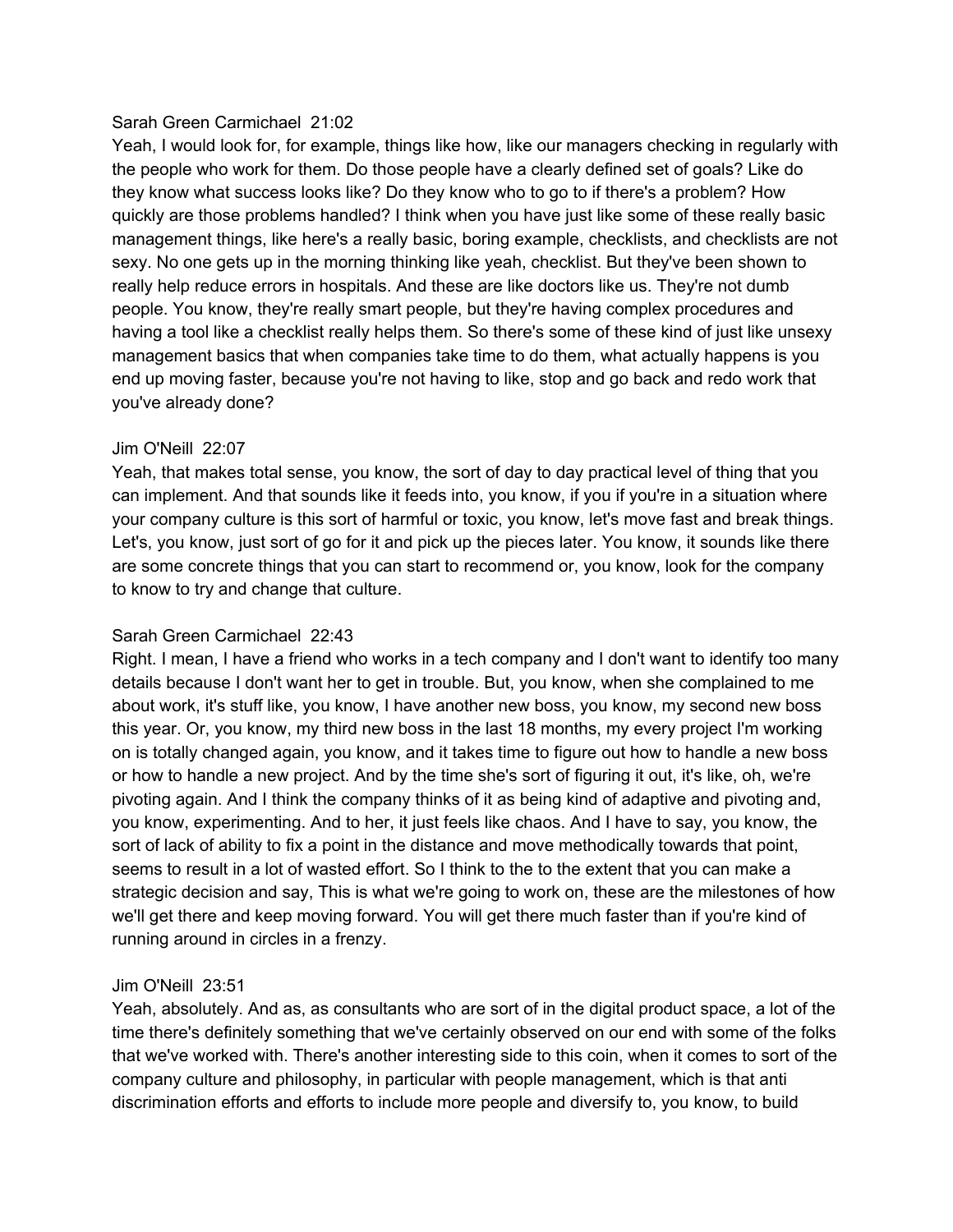better teams. These things have a big role, potentially, in affecting the company culture. So I'm curious, on your perspective, your perspective on how those kinds of efforts, you know, counteracting gender and racial biases, things like that can factor into shifting a company's mindset and culture in a positive way.

## Sarah Green Carmichael 24:45

This is a tough one, because the evidence I've seen so far on things like bias training programs has been really mixed. And I wish that those programs had shown better results, but they show really mixed results and it seems to be highly dependent on what type of program it is and what your workforce is already, like, how well that works, I would say, from my own experience, and from just the research I've read and the articles I've edited, written by experts in this area, I would say the best efforts are the ones that redesign organizational systems, not the ones that involve trying to change people's minds, because I think it's really hard to police people's thoughts. People have a lot of unconscious thoughts they're not aware of, like making those thoughts more conscious doesn't always seem to result in changing behavior. We also all think things that we don't necessarily act on, right, rather than sort of changing what's in the head of different employees. I'd rather focus on designing a system that treats people equitably, as opposed to saying, oh, we're going to have a training or like you know, launching new affiliation groups so that women can get together and talk to each other and hope that that helps. Because I think, you know, we've spent decades having these women's affinity groups or other affinity groups in, in offices. And I don't see a lot of progress there. I think part of it is, you know, women don't need to talk to each other about this problem. Like, we know, like, we know what the problem is, what we need is executives, many of whom are older men to admit that, you know, oh, if we write in our job description, that what we need is a coding ninja who's going to come in and kick ass that like that job description is not going to going to necessarily apply to diverse candidates. It's going to apply to a specific type of probably young male candidate.

Jim O'Neill 26:46 Yep.

### Sarah Green Carmichael 26:47

Um, so I think you know, that to me, that's if I were running a company, I would put my money on changing the systems based on the robust evidence that's out there, that simple changes can really affect your workforce in a profound way. And the result is that you end up with better employees in each job. As opposed to like, oh, let's have a women's initiative where, you know, there's like mentoring, like, I don't think women need more mentoring other women at this point.

### Jim O'Neill 27:18

Fair enough? No, that's that. I think that's great. I think that really dovetails with some of that, like, what popped into my head when you were talking about that was the idea of like, it's really hard to change people's behavior, which is exactly what you said that like, you know, if the if, if the mindset of somebody who's like, you know, got some habits that they want to change, or whatever it is, you know, we use the metaphor of the like the rider on the elephant or whatever.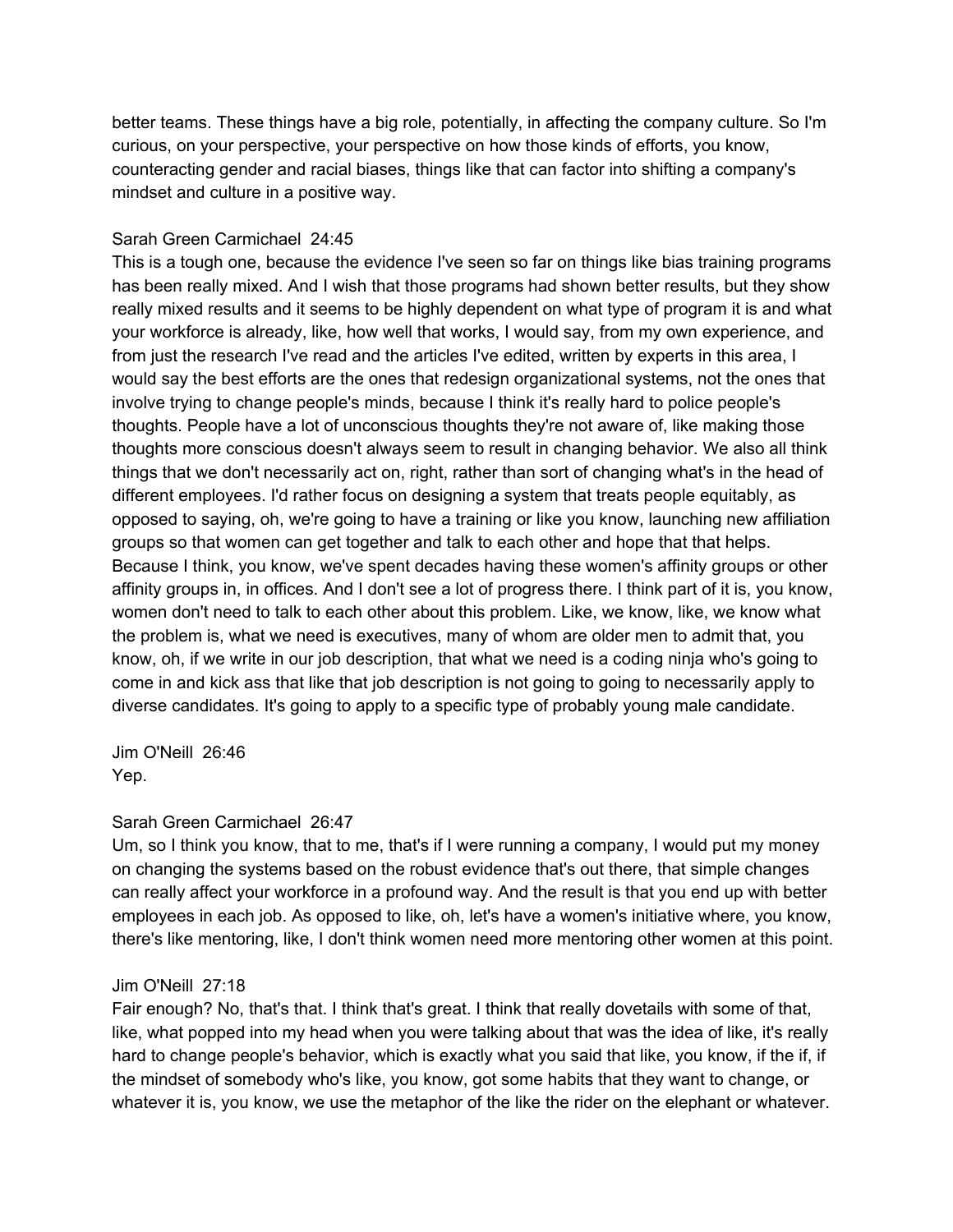It's hard to, you know, drive the elephant in a different direction. But if you change the path, so that the way that that elephant moves down, the road is structured better and more the direction that you want, then you're going to get better results. So it's not as much about the change of people's behaviors consciously. It's the structuring and shaping of the organization so that people sort of naturally fall into the behaviors that you want.

#### Sarah Green Carmichael 28:08

Yeah. And I think if you know if there's someone in your office who is like acting in a way that is sexist or racist, or whatever bias in some way I deal with their behavior and, like, intervene when you see that and intervene, like help the people that they seem to be harming the just as you would address any management problem. If you saw someone like stealing office supplies or something, maybe you'd be like, Hey, don't take all the folders. You know, if someone makes a racist joke, say like, Hey, don't make a racist joke. But don't don't necessarily make everyone sit through an unconscious bias training and expect suddenly, you're going to have like 50% women at the top of your firm.

#### Jim O'Neill 28:50

Yeah. Now that's a great call. And you know, it has to be it seems like it has to be addressed at multiple levels. You have to deal with individual problematic behavior but also sort of organizational culture and the systemic structural issues that are in place. So I would love to bring us back a little bit towards we work, you know, in the context of this article, obviously, you know, one of the sort of conclusions from this is, you know, like you said, the, the gender discrimination, and all of those issues are the canary in the coal mine, and that there's a whole host of sort of managerial and competence and bad practices going on under the hood. So I'm curious what kind of advice I mean, we've talked about we've covered some of this stuff, but, you know, do you have any other advice that you would particularly like, sorry, do you have any other advice that you would particularly call out to give to companies that are sort of scaling up, but who want to avoid the kind of mistakes that we work is making and you know, create a company that scales and succeeds?

### Sarah Green Carmichael 29:54

That's a really interesting question. I think. It sounds to me like a lot of the chaos We, and so many other companies in this position could have been avoided with more methodical, sort of, I hate to call it slower growth, but essentially I'm saying slower growth. And that's why I think the whole venture capital approach of saying, we're going to invest in a bunch of companies, most of them will fail, one or two will be super profitable and IPO and make us millionaires or billionaires. But those companies have to grow really, really fast. I have struggles with that approach, because I think that startups that I see being successful are generally the ones that do a little bit more bootstrapping, and maybe they've got investors, but those investors are in it for the long haul. They're not looking to make an exit necessarily. So I think, you know, I think my advice is a little bit maybe more on like how you think about your business model from the very beginning and how you're going to be profitable and how you're going to grow sustainably. It's not just about growth and prop thinking about profits later. It's not about growing like 500%.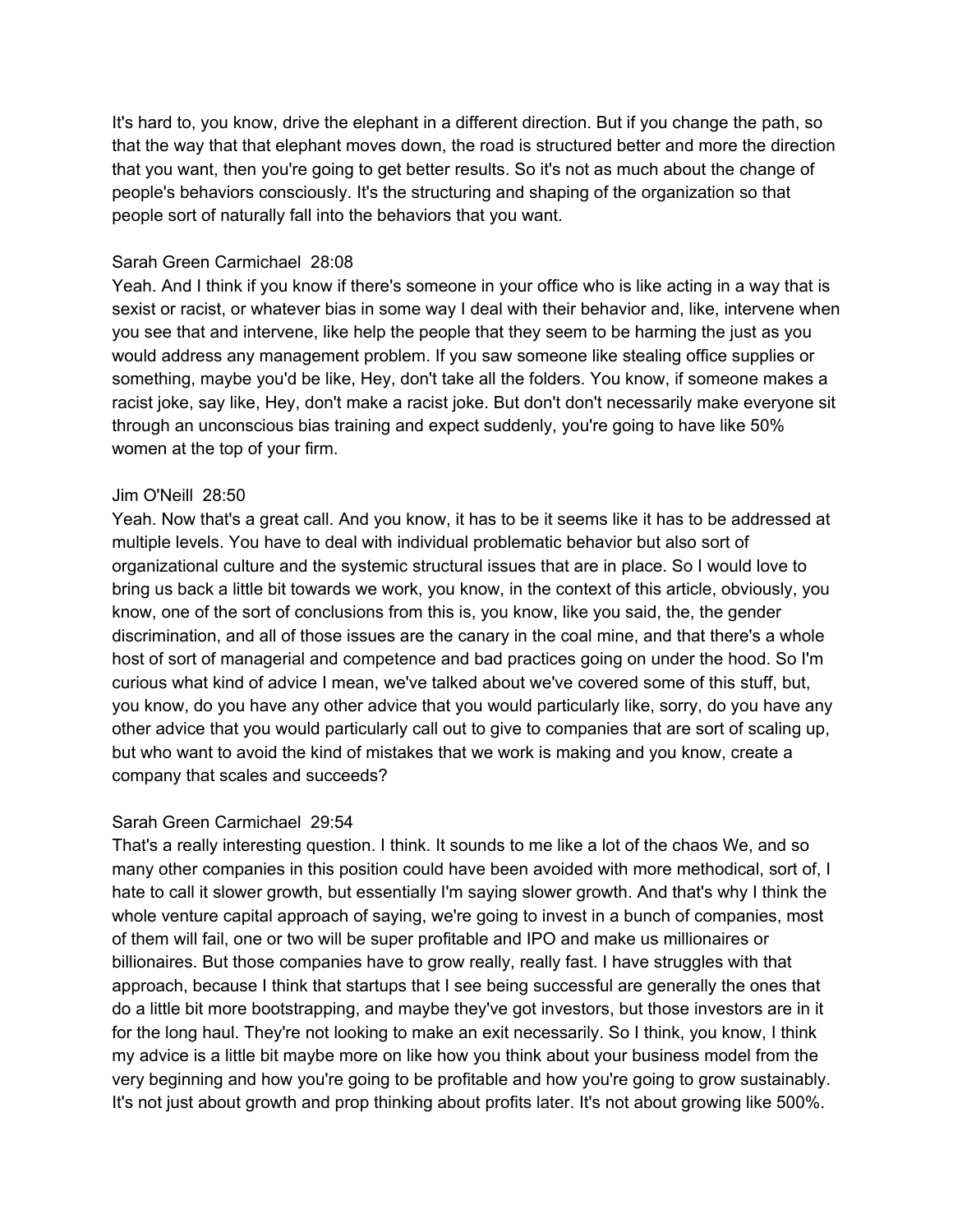And, you know, capturing all the market share, especially if you're a company that basically is just leasing office space, you know, so I think, for me, it's something where, you know, you want to probably grow a little bit more slowly so that you can hire people at a sustainable pace hire managers to manage them, so that you're not collapsing under the weight of your own growth expectations.

### Jim O'Neill 31:31

Yeah, no, absolutely. I it feels like, there is sort of a groundswell lately of kind of healthy skepticism about venture capital and the ways that we fund companies and the ways that we expect them to just grow at lightning speed and, you know, offer 10 x 30 x, whatever x returns. And that so I think that this really fits into that kind of narrative where the context that you're in when you you know, Look for funding or look for how your, your company is going to scale up. It really matters. And it's you know that the, the formula that's going to work for some companies does not work for everybody.

### Sarah Green Carmichael 32:10

Totally. I mean, I think if you're a company where network effects are going to make a big difference to your business, then maybe you do want that kind of caffeine rush of VC money pouring in so that you can get big fast. But most companies aren't like that most, most companies are looking for something that is a little bit more modest and might last a little longer. So I think it's really a question of what business are you in? And what makes sense for you?

### Jim O'Neill 32:36

Yeah, absolutely. Well, Sarah, this has been a fantastic conversation, and I really appreciate it. Can you talk to you? Before we wrap up, I would love to just ask, you know, what's a project that you're working on these days that you would like to shout out or send people to?

### Sarah Green Carmichael 32:50

Oh, thank you for asking that. Um, I would say I mean, I'm writing on Bloomberg opinion all the time. I have a new piece out. Now on debacle at the way and their luggage companies yield departing. So if people are interested in management and issues of gender at work or people at work, I hope they will check out my Bloomberg opinion columns. Thank you.

#### Jim O'Neill 33:13

Fantastic. Yeah. I would definitely send people there. Ya know, be like I said, Heather wish that she could be here to have this conversation as well. But I really appreciate it good to talk to you. And thank you so much for coming on our show.

Sarah Green Carmichael 33:27 Thanks for having me.

Heather O'Neill 33:32